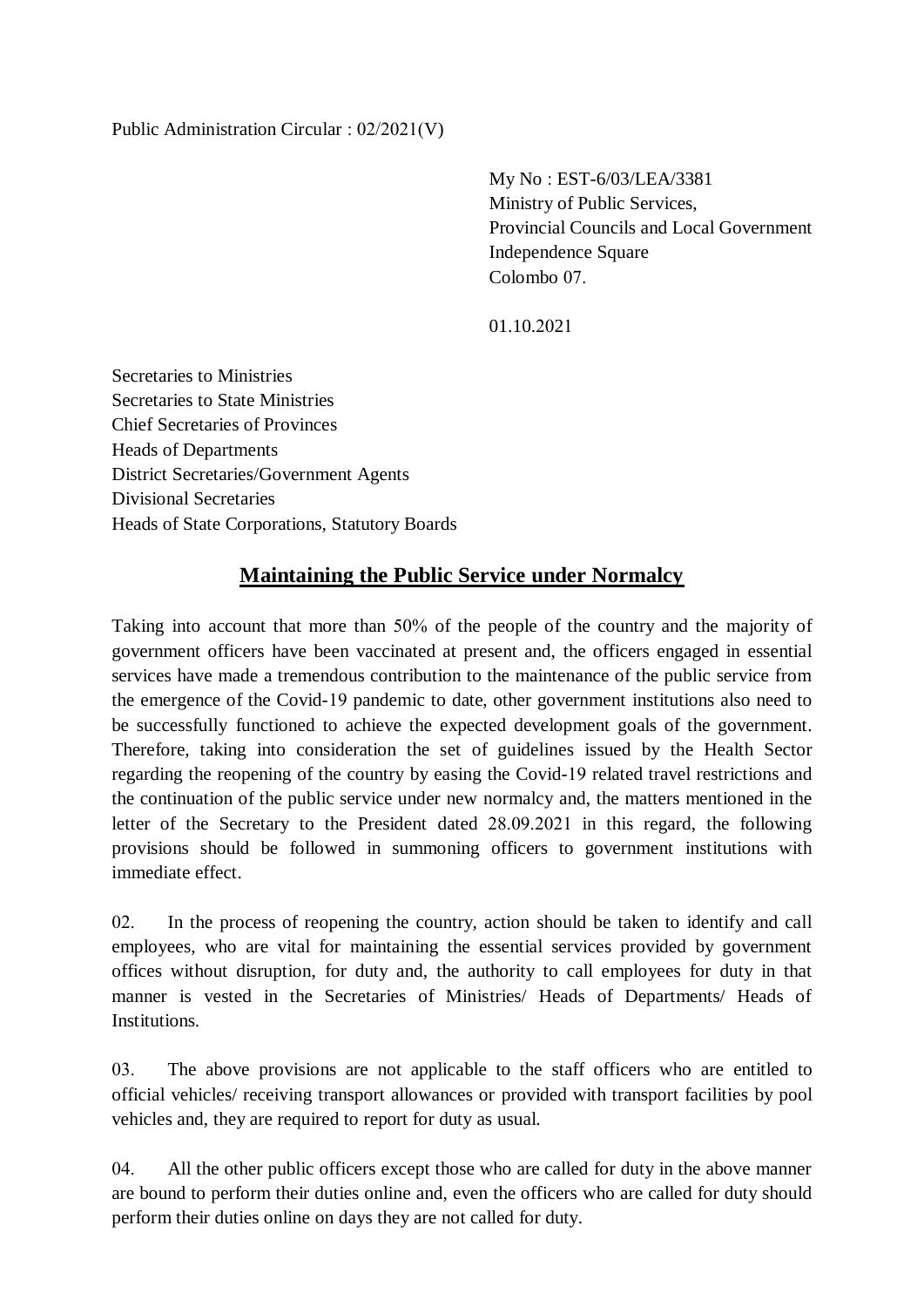05. In addition to summoning the group of employees who can make decisions in government offices and are essential for the delivery of services, the responsibility to facilitate other officers to provide services online and the power to attach employees temporarily to provide service in other workplaces in case of emergency are vested in the relevant Secretaries of Ministries/ Heads of Departments/ Heads of Institutions.

06. When calling officers for duty to government institutions in the above manner, steps should be taken not to call pregnant officers, breastfeeding mothers and officers with particular illnesses. Such officers should be called for duty only in urgent situations and, in such cases, they should be provided with special facilities and allowed a special time to arrive at the workplace and depart.

07. It is sufficient to maintain only a register of arrival and departure of officers reporting for duty.

08. Secretary of the Ministry of Health and Director General of Health Services will provide instructions on how to call officers belonging to the health sector for duty.

09. Heads of Institutions are responsible for delivering services preventing the infection of Covid-19 virus to the institutional staff and to the service recipients by following health instructions and, the Heads of Institutions/ Divisions should take action in strict compliance with all the health guidelines paying attention to the following including the compulsory wearing of face masks and maintaining social distancing.

- i. All workplaces in the organization, especially, public places such as counters, dining rooms, office canteens, restrooms and shared spaces should be cleaned daily and several times a day as required and kept hygienic by sanitizing.
- ii. Information on health and hygienic guidelines to be followed by employees and service recipients should be displayed.
- iii. Facilities should be provided to follow hygienic practices such as taking body temperature and hand washing before entering the office premises where the employees/ service recipients regularly visit.
- iv. Suitable supervisory officers should be vested with the responsibility to check health care guidelines regularly to manage congestion caused by the gathering of people, who come to receive services, in limited spaces.
- v. Efforts should be made whenever possible to fulfill the relevant service requirements of the service recipients as soon as possible through methods such as e-mail, SMS and telephone instead of coming to the offices to obtain services.
- vi. Even when the attendance of service recipients is required, action should be taken to improve methods in which dates and times can be allocated to them in advance to minimize large-scale attendance at once.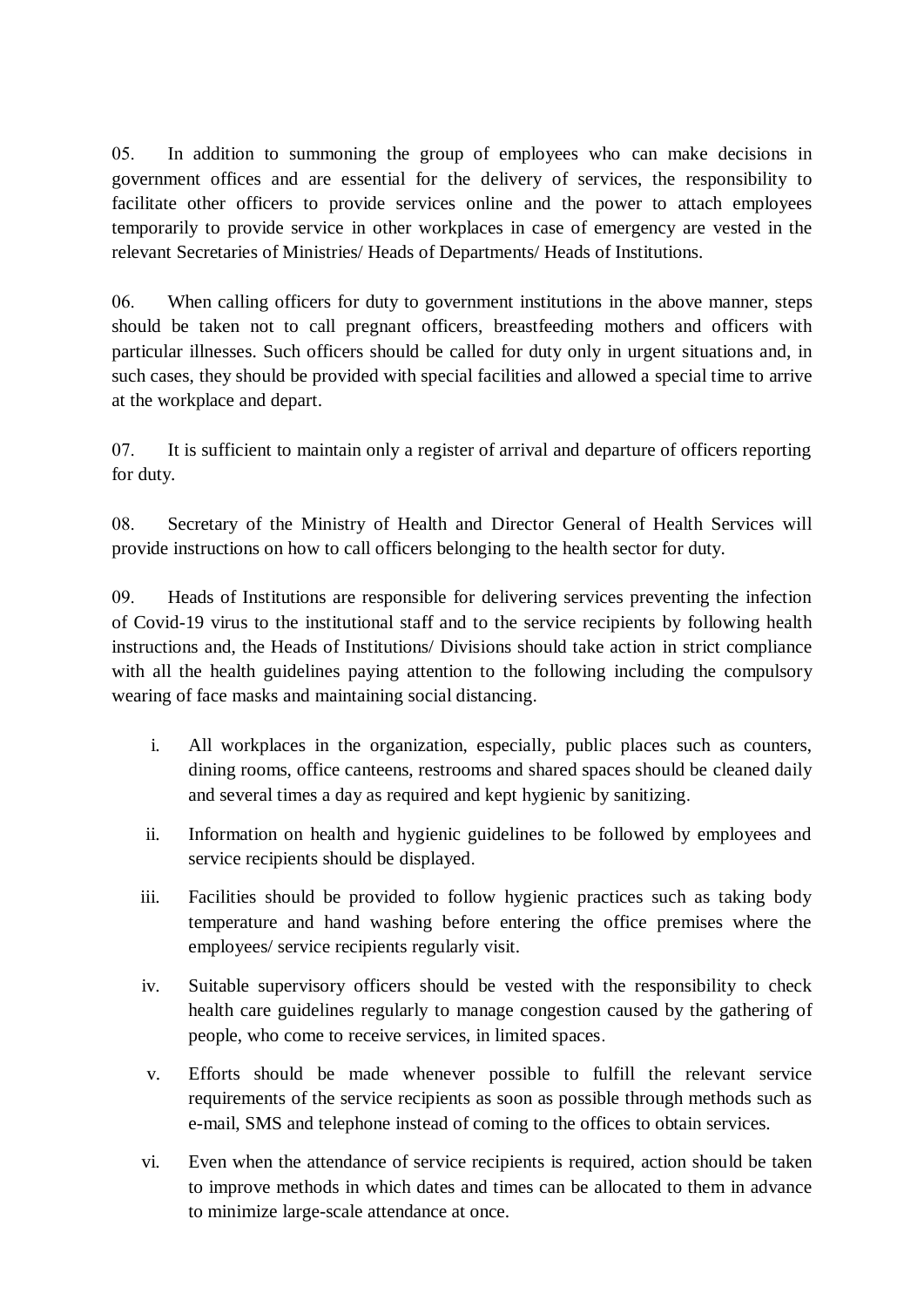- vii. The use of other modern technologies instead of notes and coins in money transactions should be encouraged and, action should be taken to introduce such methods.
- viii. The health condition of the officers working in the office should be closely monitored.
	- ix. Employees should be divided into groups if necessary and, the activities of the members of those groups should be performed in a way that they are limited only to the group to a certain extent and, action should be taken to minimize movement / gathering between divisions whenever possible.
	- x. Action should be taken to prevent drivers of the officers, who obtain the transport facilities, from gathering in their rest areas, dining rooms, vehicles etc. and, attention should be paid to ensure that the health instructions are followed by them.
	- xi. If there are officers who have not been vaccinated, they should be encouraged to get vaccinated and, officers should be informed to submit their vaccination cards when requested by the authorities.
- xii. Temporary transport facilities should be provided for employees by pool vehicles whenever possible. (For a period of one or two months)
- xiii. Transport methods adopted by officers personally and by voluntarily being organized as teams should be encouraged.
- xiv. When employees, who provide security and cleaning services, are called for duty in offices, they should be properly grouped, informed and supervised.
- xv. A Committee on Covid-19 Control should be established to control the spread of the Covid-19 virus in the organization and, a formal monitoring process should be formulated thereby.
- xvi. Offering snacks and tea during meetings should be temporarily suspended due to health concerns.

10. Group gatherings through physical discussions, seminars, meetings, etc., should be minimized and, it should be advised to use Zoom, Teams or similar technologies instead. It should be encouraged to adopt such practices as much as possible, focusing on the financial and time management that can be done through the use of such technological strategies for the management of public expenditure, even after the pandemic situation has been eliminated.

11. In case where a certain public officer has been directed for quarantine process due to the prevailing situation and further such direction has been made not as a punishment for violation of the rules of the quarantine imposed by the Government, the period of quarantine should be considered as a period of leave with full pay as per the provisions of sub section 12:9, chapter XII of the Establishments Code.